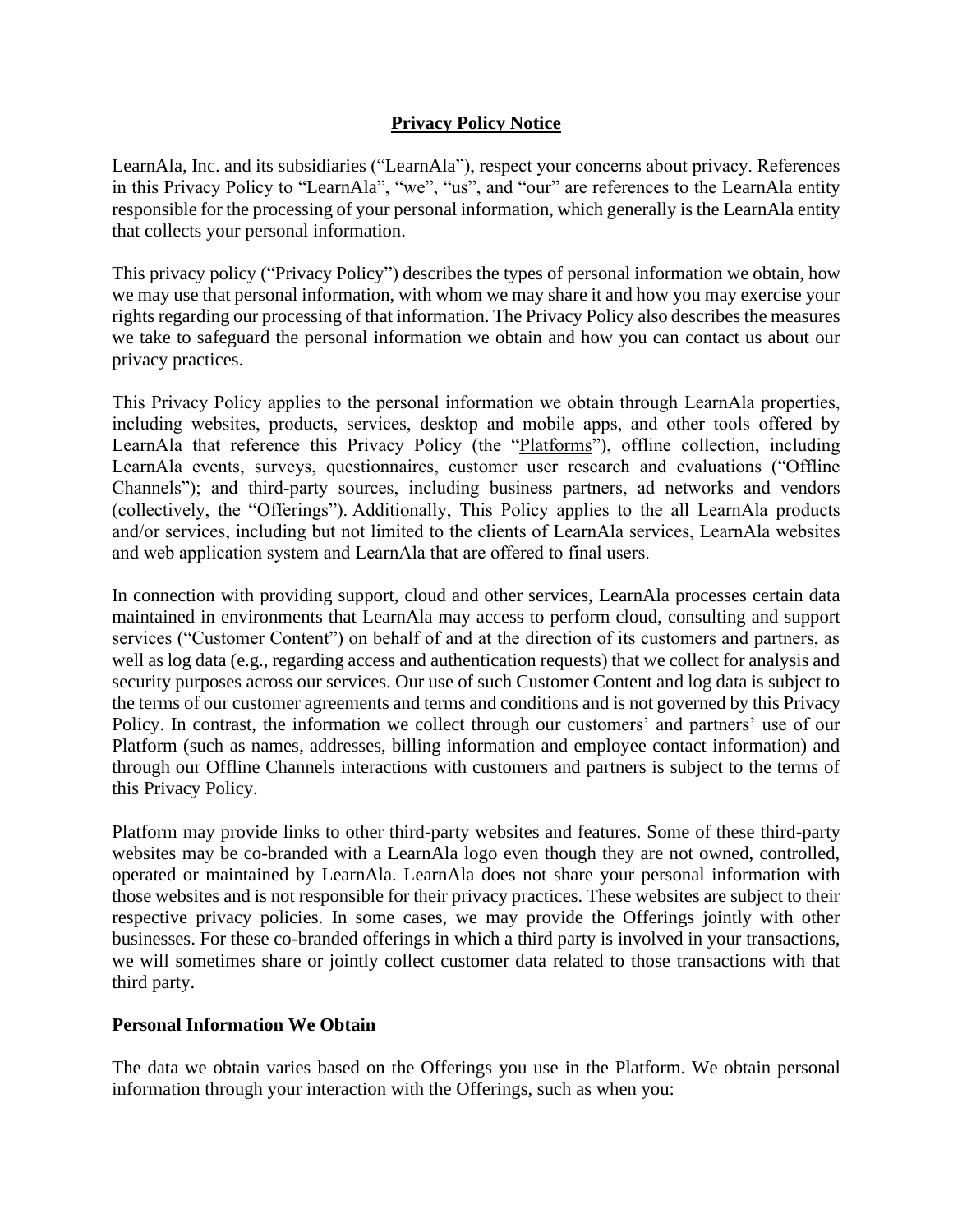- create an account:
- sign up for an online program, event, seminar, promotion or sweepstakes;
- request products (including product evaluations, trials, tech preview and beta downloads), services or information;
- correspond with us or request information from us.

The types of personal information we obtain include:

- contact information (such as name email address, telephone number, postal or other physical address) for you or for others (e.g., principals in your business or billing contacts);
- information used to create your online account (such as username and password);
- business profile and practices information used to evaluate you as a partner;
- photographs, video images, voice recordings or transcripts;
- billing and financial information (such as name, billing address, payment card details and bank account information and purchase history);
- IP address and location data (such as data derived from your IP address, country and zip code);
- the precise geolocation of your mobile device;
- clickstream data and other information about your online activities (such as information about your devices, browsing actions and usage patterns), including across the Platform and third-party websites, that we obtain through the use of cookies, web beacons and similar technologies (see our description of Cookies and similar technologies below);
- time and date related access to events, offices or facilities;
- personal information contained in forums, blogs, and testimonials you provide or that we obtain from publicly available sources (such as social media channels);
- information related to participation in classroom or online training, including programs completed and certifications achieved;
- information necessary to provide support or other paid consulting services (such as contact details, chat services, support details, and event history);
- personal information contained in content you submit to us (such as through our "Contact" feature or other in-product or in-service messaging); and
- other personal information we obtain through our Offerings.

Please note that providing personal information to us is voluntary on your part. If you choose not to provide us certain information, we may not be able to offer you certain products and services, and you may not be able to access certain features of the Platform. We hereby represent that we have never collected or shall collect any data that reveals your race, nationality, political views, religious belief, philosophical views or other sensitive data defined by any applicable data protection laws.

# **How We Use Personal Information**

We use the information we obtain to:

• provide and administer our products and services (including websites and apps for which you have registered);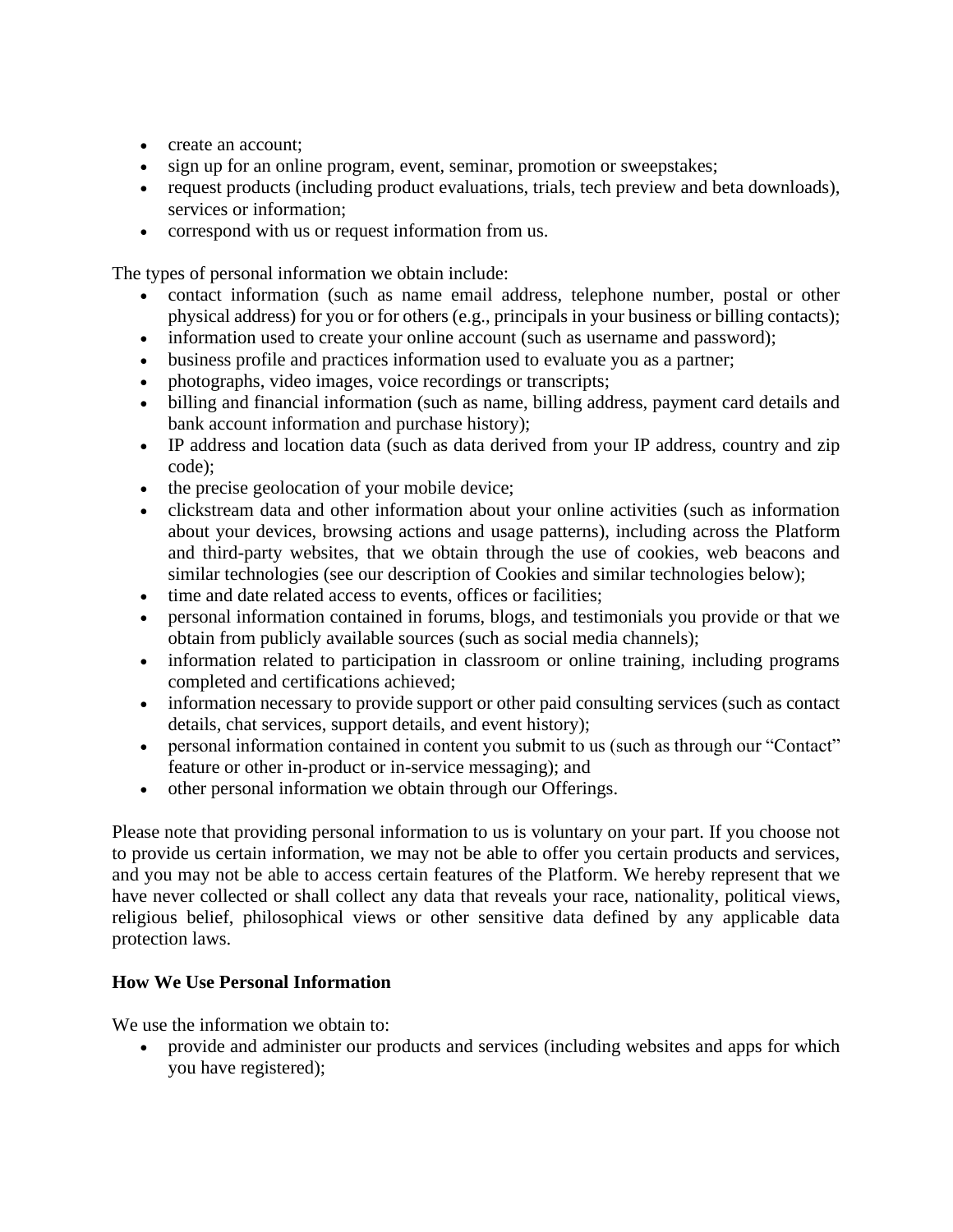- process and fulfill orders in connection with our products and services and keep you informed about the status of your order;
- help you complete a transaction or order and provide customer support;
- bill you for products and services you purchased;
- provide training, support and consulting services;
- create and manage your account with LearnAla;
- operate, evaluate and improve our business (such as by administering, developing, enhancing and improving our products and services; managing our communications and customer relationships; and performing accounting, auditing, billing, reconciliation and collection activities);
- perform data analytics (such as research, trend analysis, financial analysis and customer segmentation);
- communicate with you about your account and orders (including sending emails relating to your registration, account status, order confirmations, renewal or expiration notices and other important information);
- conduct advertising, marketing and sales activities (including sending you promotional materials, generating leads, pursuing marketing prospects, performing market research, determining and managing the effectiveness of our advertising and marketing campaigns and managing our brand);
- communicate with you about, and administer your participation in, events, programs, promotions and surveys;
- connect employees with their enterprise account administrator;
- verify your identity and protect your account against unauthorized use or abuse of our services;
- protect against, identify and prevent fraud and other unlawful activity, claims and other liabilities;
- protect the health, safety and security of our employees;
- comply with and enforce relevant industry standards, contractual obligations and our policies;
- maintain and enhance the security of our Platforms, products, services, network services, information resources and employees; and
- respond to your inquiries.

Depending on the purposes for which personal information is used, and the context in which the data is obtained, we may rely on one or more of the following legal bases:

- performance of a contract with you or a relevant party;
- our legitimate business interests;
- compliance with a legal obligation, a court order, or to exercise or defend legal claims; or
- your consent to the processing, which you can revoke at any time.

We may combine data collected from you with other sources to help us improve the accuracy of our marketing and communications as well as to help expand or tailor our interactions with you. This includes combining personal information we obtain through the Platforms with information we obtain through Offline Channels with users consent. We may anonymize or aggregate personal information and use it for the purposes described above and for other purposes to the extent permitted by applicable law. We also may use personal information for additional purposes that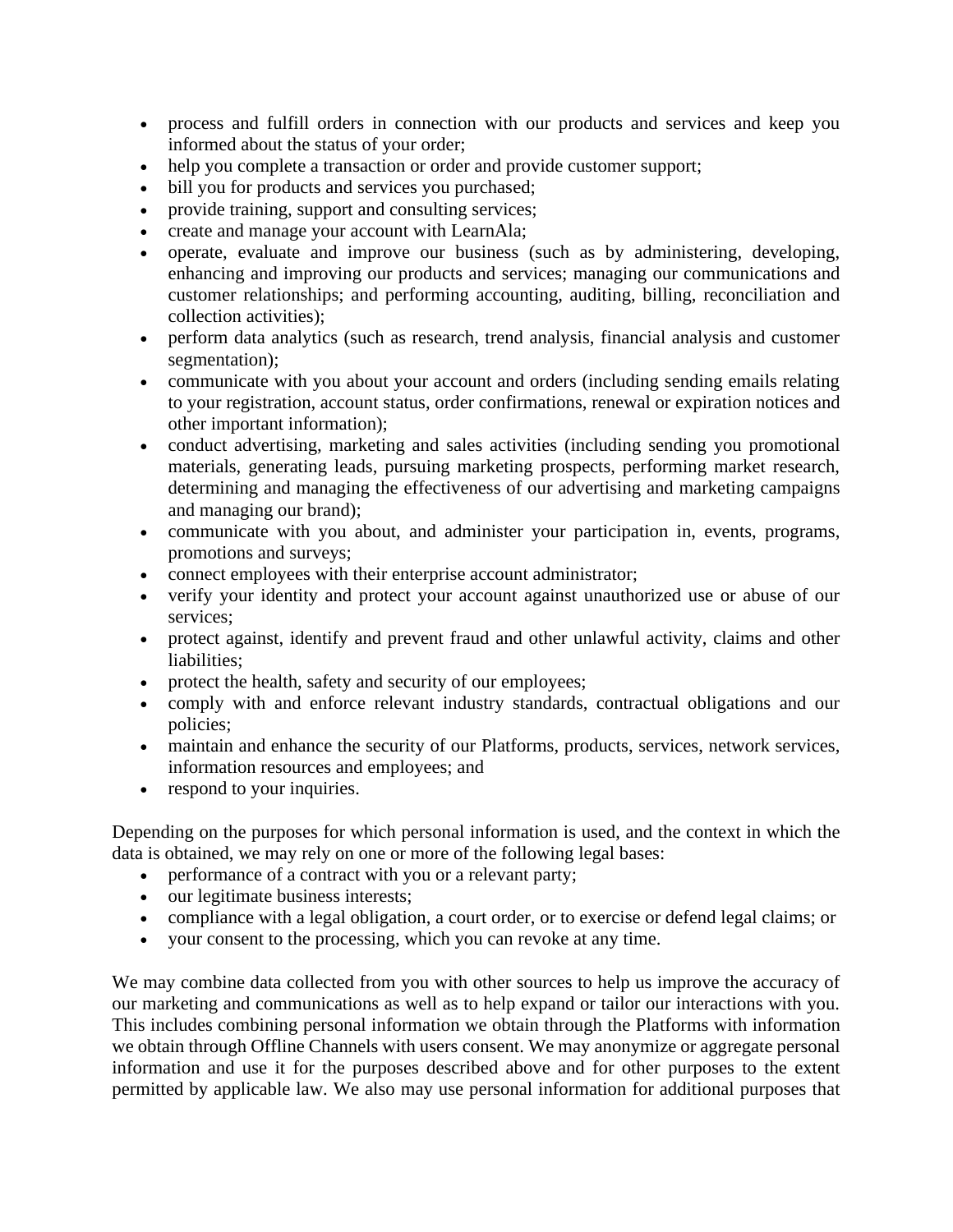we specify at the time of collection. We will obtain your consent for these additional uses to the extent required by applicable law.

We will collect, use, store, disclose and protect your user information according to this Privacy Policy and corresponding product service terms in the course of providing business functions or detailed services to you; if it is necessary to collect your user information beyond the agreement made in this Privacy Policy and corresponding product service terms, we will separately describe the scope and purpose of such information collection, and collect the information as necessary to provide corresponding services after receiving your consent. Your refusal to provide the abovementioned information will affect your use of relevant products, but without prejudice to the use of the basic functions of the Platforms products and/or service.

Where required by applicable law, we will obtain your consent for the processing of your personal information for direct marketing purposes.

### **How we use Cookies and similar technologies**

"Cookies" refer to the text-only files stored in the computers or mobile devices by the network server. Contents of the Cookies can only be retrieved or read by the server that create such Cookies. Each Cookie is unique to your web browser or mobile application. A Cookie generally includes identifiers, site name and several numbers and characters. The website can store users' preference and other data by means of Cookies.

LearnAla uses Cookies for the same purpose as most of the Internet service providers use the Cookies for, i.e. improve user experience. When you use LearnAla products or services, we may collect and store the data related to your access to the LearnAla services by means of the Cookies or similar technologies (hereinafter referred to as the "Cookies") to help you get more relaxed access experience. By doing this, we can understand your using habits, so that we can recognize your identity when you access or access again the LearnAla services, helping you save the steps of repeatedly entering account information, or help determine the security of your account.You have the right to select to accept or refuse the Cookies. You may refuse the Cookies by altering the browser settings. However, if you select to refuse the Cookies, you will not be able to log in or use the relevant functions of the LearnAla products and/or services relying on the Cookies. The information obtained by setting the Cookies shall apply to this Privacy Policy. LearnAla will not use the Cookies in any purposes other than those described in this Privacy Policy.

#### **How We Share Your Personal Information**

We do not sell or otherwise disclose personal information about you except as described here or at the time of collection. LearnAla may share personal data in the following ways:

- if sharing your data is necessary to provide a product, service or information you have requested;
- as part of a joint sales promotion or to pass sales leads to our business partners;
- to keep you up to date on the latest product announcements, software updates, special offers or other information we think you would like to hear from our business partners;
- within LearnAla (including among affiliates and subsidiaries) for the purposes described in this Privacy Policy;
- to connect employees with their company administrator(s);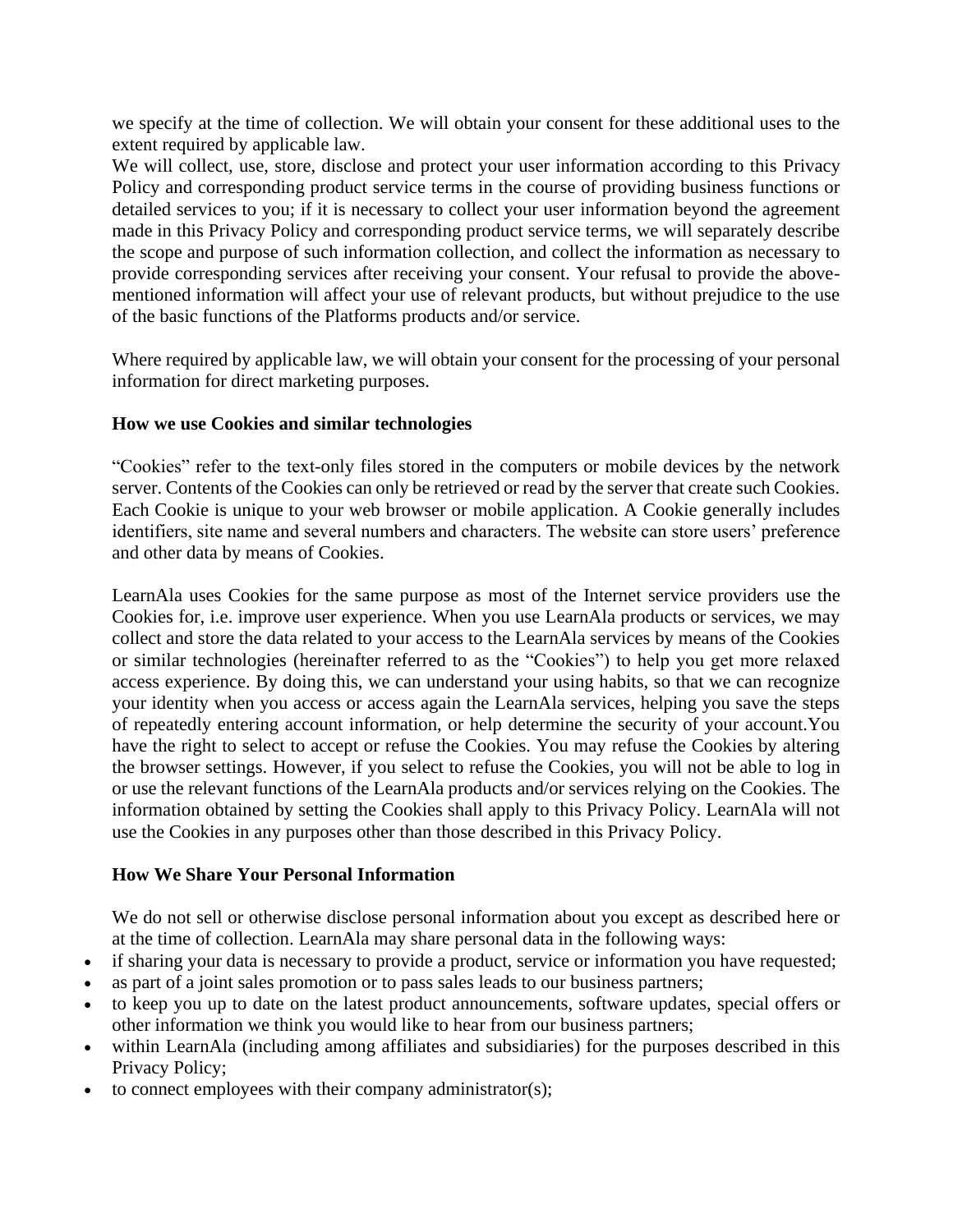- with our customers to report and help manage issues requiring support or as part of consulting services;
- with our customers and partners to inform them about their users' use of our services (such as when a user has obtained credentials or completed a course);
- with service providers we have engaged to perform services on our behalf (such as payment processing, order fulfillment, customer support, customer relations management and data analytics). These service providers are contractually required to safeguard the information provided to them and are restricted from using or disclosing such information except as necessary to perform services on our behalf or to comply with legal requirements;
- with approved LearnAla partners, to offer and provide our products and services to you; and
- with our joint marketing and sales partners and other business partners who help us with our business operations or other aspects of our business and for the purposes described in this Privacy Policy.

We also may disclose personal information about you (1) if we are required or permitted to do so by applicable law, regulation or legal process (such as a court order or subpoena), (2) to law enforcement authorities or other government officials to comply with a legitimate legal request, (3) when we believe disclosure is necessary to prevent physical harm or financial loss to LearnAla, its users or the public as required or permitted by law, (4) to establish, exercise or defend our legal rights, and (5) in connection with an investigation of suspected or actual fraud, illegal activity, security or technical issues.

In addition, we reserve the right to transfer to relevant third parties information we have about you in the event of a potential or actual sale or transfer of all or a portion of our business or assets (including in the event of a merger, acquisition, joint venture, reorganization, divestiture, dissolution or liquidation) or other business transaction.

We also may share the information in other ways for which we provide specific notice at the time of collection and obtain your consent to the extent required by applicable law.

# **International Data Transfers**

The information collected by LearnAla may come from various countries and regions all over the world and be processed in various countries and regions due to the business of LearnAla. The data protection laws of such countries or regions may differ. In such case, you shall agree that we transmit and store the data among regions in accordance with the following rules, otherwise you will not be able to use the existing LearnAla products and services:

- The user information collected and generated when the LearnAla products and/or services are operated within the Mexico region will be stored on the servers within US East;
- The user information collected and generated when the LearnAla products and/or services are operated within the Americas region will be stored on the servers within US East, the United States;
- The user information generated from using the LearnAla products and/or services by users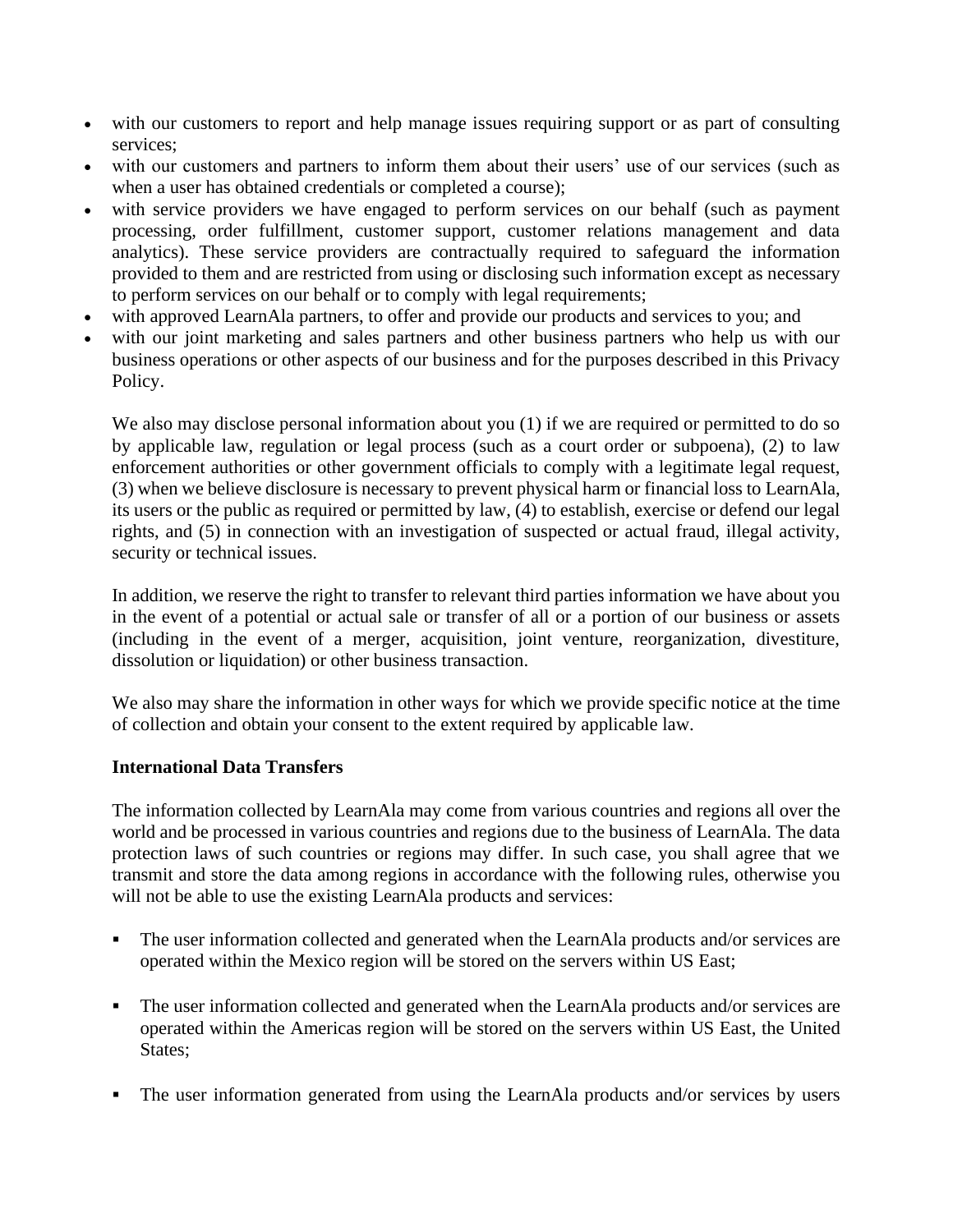outside the above-mentioned regions will be transmitted and stored on the servers in the United States, Mexico or other third party countries. Under such circumstances, we will take relevant measures to ensure that the data we collected are processed according to this Policy and applicable laws.

# **Your Rights and Choices**

We offer you certain choices in connection with the personal information we obtain about you, such as how we use the information and how we communicate with you. To update your preferences, limit the communications you receive from us or submit a request, please contact us as specified in the "*How to Contact Us*" section of this Privacy Policy. You can also unsubscribe from our mailing lists by following the "Unsubscribe" link in our emails.

To the extent provided by the law of your jurisdiction, you may request access to the personal information we maintain about you or request that we correct, update, amend or delete your information, or that we restrict the processing of such information by contacting us as indicated below or by contacting contact@learnala.com of your account. Additionally, if required by the local applicable laws, you shall have the right to control your user information in the following ways:

- You have the right to request us to tell you any user information we hold related to you.
- You have the right to request us to update, correct, supplement, delete or limit the processing of your user information if your user information is incorrect, incomplete, or processed illegally.
- You have the right to unsubscribe at any time without cost if you do not want to receive any further emails or messages sent by us.
- You have the right to object to the processing of your user information. If you object to the processing with legal reasons, we will cease the processing of your user information; however, if there are legitimate and necessary reasons more important than your interests, rights and freedom, or related to the filing and enforcement of legal proceedings, we will continue to process your user information.

If you want to execute relevant right, contact@learnala.com. For security purposes, you may need to make a written request in accordance with the applicable laws and shall be subject to a formal procedure.

If required by applicable laws, you also have the right to revoke your consent if LearnAla processes your user information upon your consent. However, the revocation of consent will not affect the legality and effect of our processing of your user information based on your consent prior to the revocation, nor will it affect our processing of your user information based on other appropriate justifiable reasons.

To help protect your privacy and maintain security, we may take steps to verify your identity before granting you access to the information. To the extent permitted by applicable law, a charge may apply before we provide you with a copy of any of your personal information that we maintain.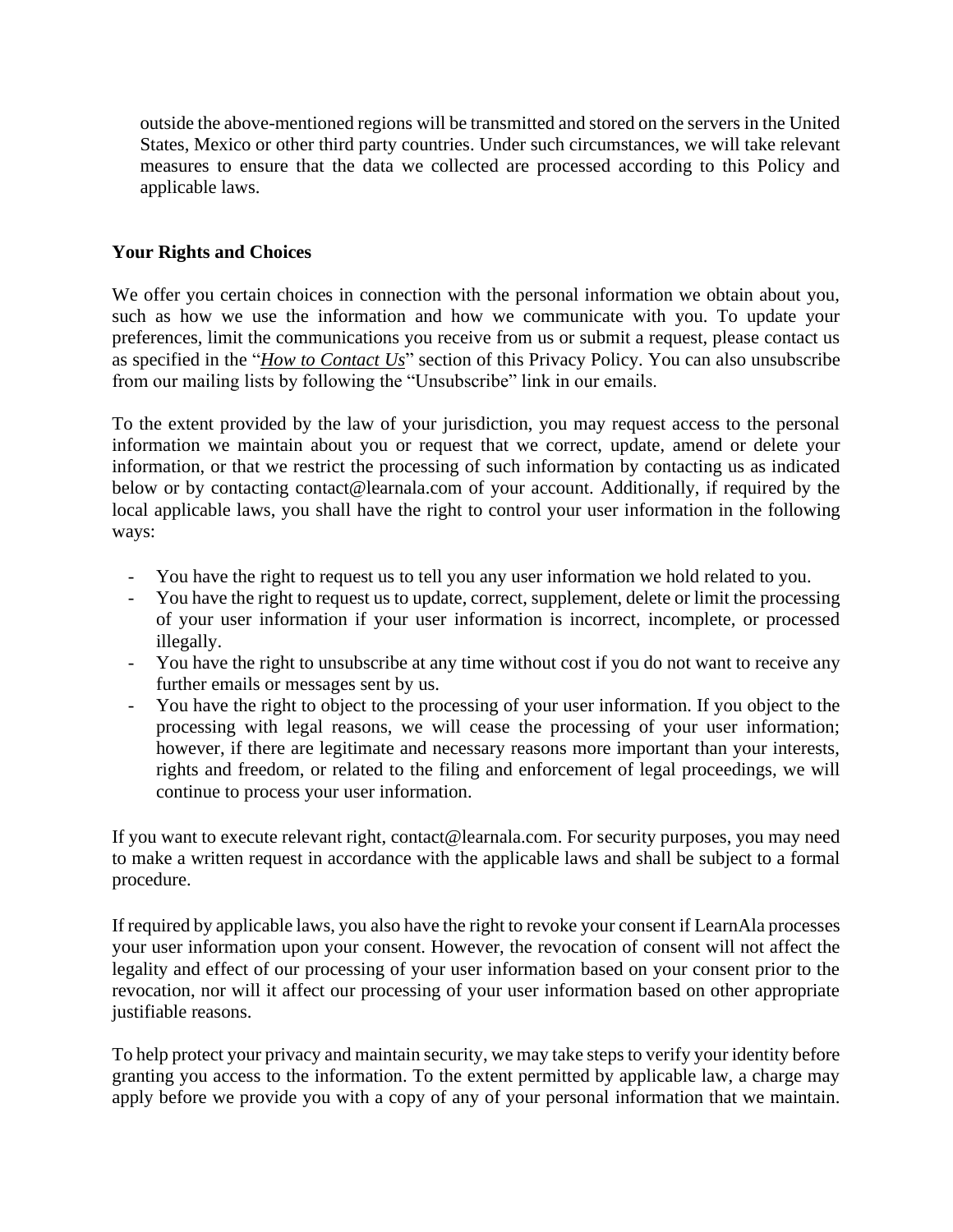Depending on your location, you may have the right to file a complaint with a government regulator if you are not satisfied with our response.

Where provided by law, you may withdraw any consent you previously provided to us or object at any time on legitimate grounds to the processing of your personal information, and we will apply your preferences going forward. This will not affect the lawfulness of our use of your information based on your consent before its withdrawal.

### **How We Protect Personal Information**

We maintain administrative, technical and physical safeguards, consistent with legal requirements where the personal information was obtained, designed to protect against unlawful or unauthorized destruction, loss, alteration, use or disclosure of, or access to, the personal information provided to us through the Platforms.

#### **Retention of Personal Information**

To the extent permitted by applicable law, we typically retain personal information we obtain about you for as long as it is needed (1) for the purposes for which we obtained it, in accordance with the terms of this Privacy Policy, which generally means that we will keep your personal information for the duration of our relationship or as long as you keep your account open with us; or (2) to take into account applicable statute of limitation periods and comply with applicable laws, resolve disputes and enforce our agreements. As described in the "Your Rights and Choices" section above, to the extent provided by the law of your jurisdiction, you may request that we delete your information or restrict the processing of such information by contacting us as indicated below.

#### **Children's Personal Information**

Our products and services are not aimed at minors, and we will not collect user information from minors, without the consent of their parents or guardians. If you find that your child provides user information to us without your permission, please click here to remind us. If we are reminded by you or find out that we have collected user information from minors, we will delete such information as soon as possible.

#### **Changes to Our Privacy Policy**

This Privacy Policy may be updated periodically and without prior notice to you to reflect changes in our information practices. We will indicate at the top of this Privacy Policy when it was most recently updated. However, if we make any material changes we will notify you by means of a notice on this website prior to the change becoming effective. We encourage you to periodically review this Privacy Policy for the latest information on our privacy practices.

#### **How to Contact Us**